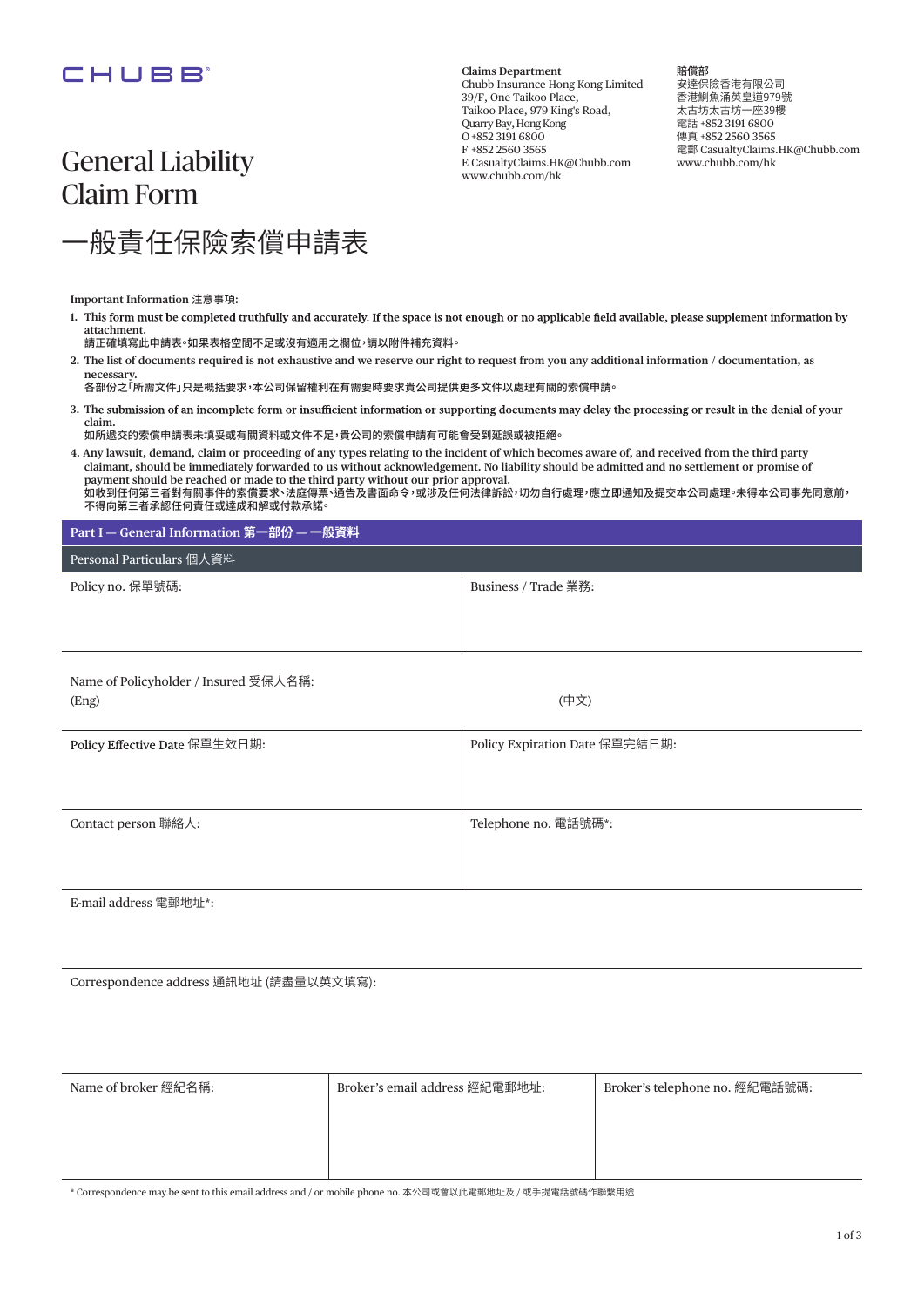| Section II - Details of Accident 第二部份 — 意外發生詳情                        |                            |                      |  |
|-----------------------------------------------------------------------|----------------------------|----------------------|--|
| Date of accident 意外發生日期                                               | Time of accident 時間        | Place of accident 地點 |  |
| MM 月<br>YY 年<br>$DD \boxminus$                                        | am/m<br>上午 / 下午<br>HH時 MM分 |                      |  |
| When and by whom was the accident reported to you? 意外發生後, 由誰人及何時向您報告? |                            |                      |  |

Full description and cause of how the accident happened 詳述意外發生的經過及原因:

## Whose negligence / fault caused the accident? 誰人疏忽/錯誤引致意外發生?

I

| Name of witness(es) 證人姓名: |      | Identity (e.g. visitor, Insured's staff, contractor's staff)<br>身份 (如訪客, 受保人員工, 外判公司員工): |
|---------------------------|------|------------------------------------------------------------------------------------------|
| (Eng)                     | (中文) |                                                                                          |
| Address 聯絡地址:             |      | Telephone No. 聯絡電話:                                                                      |
|                           |      |                                                                                          |
|                           |      |                                                                                          |

| Section III - Police Report (If the accident has been reported to the Police) 第三部份 — 警方報告 (若已將意外向警方報告) |  |                |            |  |
|--------------------------------------------------------------------------------------------------------|--|----------------|------------|--|
| $\Box$ Name of the police station where the accident was reported to $\Box$ Date of report             |  | Time of report | Report no. |  |

| <b>Thank</b> of the police station where the accident was reported to<br>報案警署名稱 | <b>Date of report</b><br>報案日期 | THIR OF ICPOIL<br>報案時間                    | <i>i</i> cport into.<br>案件編號 |
|---------------------------------------------------------------------------------|-------------------------------|-------------------------------------------|------------------------------|
|                                                                                 |                               |                                           |                              |
|                                                                                 |                               | am/m                                      |                              |
|                                                                                 | $DD \boxminus$                | $MM \overline{P}$ YY 年   HH 時 MM 分上午 / 下午 |                              |

|    | Section IV - Details of Injured 第四部份 — 傷者資料                                                                                                                                                                                         |                      |                                    |                                   |                                                                                                 |
|----|-------------------------------------------------------------------------------------------------------------------------------------------------------------------------------------------------------------------------------------|----------------------|------------------------------------|-----------------------------------|-------------------------------------------------------------------------------------------------|
|    | Name<br>姓名                                                                                                                                                                                                                          | Sex and age<br>性別及年齡 | Telephone no. and address<br>雷話及地址 | Nature & Extent of injury<br>受傷情況 | Identity (e.g. visitor,<br>Insured's staff, contractor's<br>staff)<br>身份 (如訪客,受保人員工,<br>外判公司員工) |
|    |                                                                                                                                                                                                                                     |                      |                                    |                                   |                                                                                                 |
| 2. |                                                                                                                                                                                                                                     |                      |                                    |                                   |                                                                                                 |
| 3. |                                                                                                                                                                                                                                     |                      |                                    |                                   |                                                                                                 |
| 4. |                                                                                                                                                                                                                                     |                      |                                    |                                   |                                                                                                 |
| 5. |                                                                                                                                                                                                                                     |                      |                                    |                                   |                                                                                                 |
|    | Was ambulance summoned and / or the injured person(s) was / were admitted to the hospital after the accident? Please provide relevant<br>information (e.g. Arrival time of ambulance, who accompany to hospital, name of hospital): |                      |                                    |                                   |                                                                                                 |

蒠外發玍後,有否召喚救護車及 / 或偒者有否迗院? 請提供相關資料 (如救護单到場時間、誰人陪同前狂醫院、醫院名稱等):